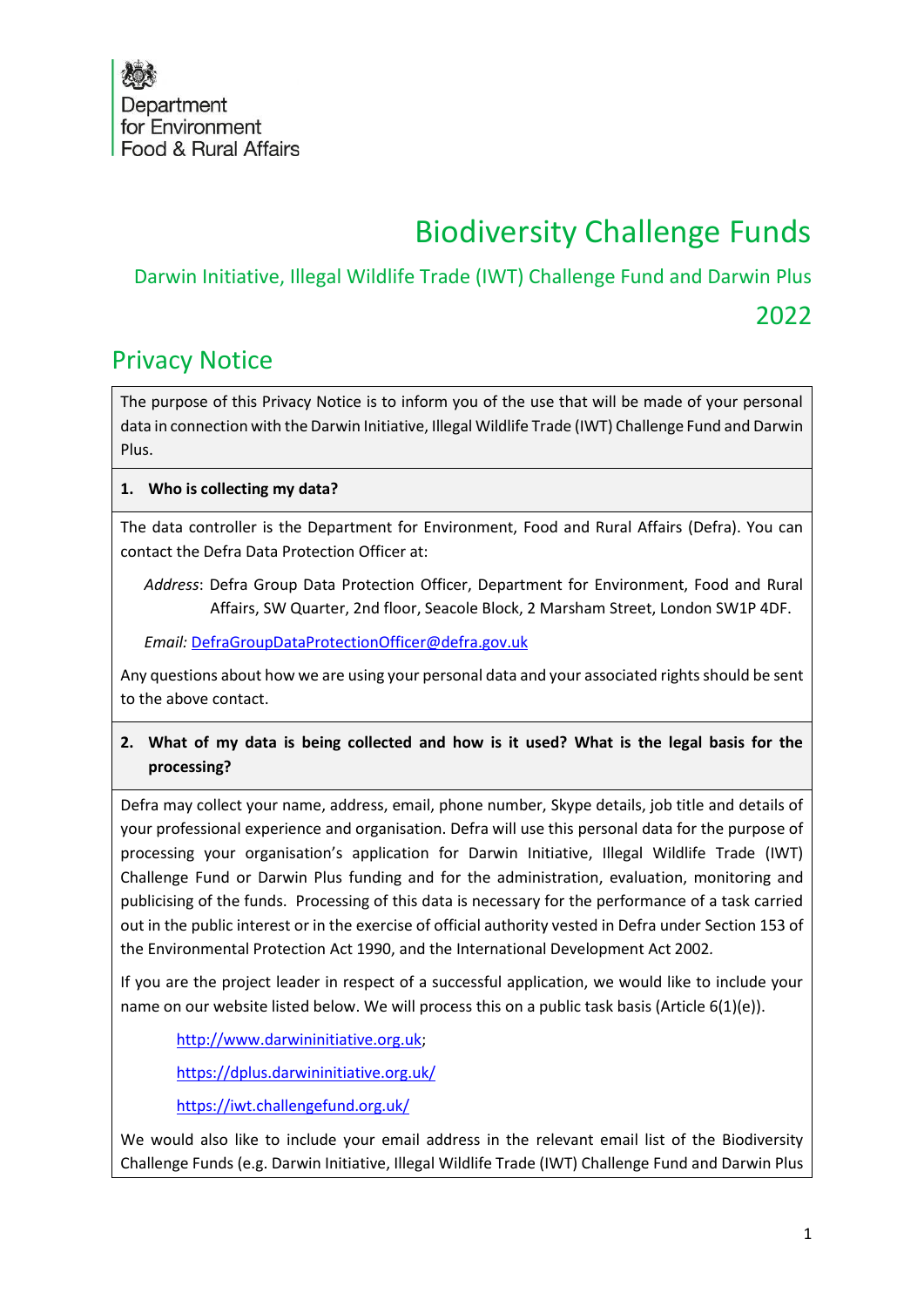emailing list) to send certain communications to you in relation to details about the funds; newsletters; events, and general communications about the funds. We will process this on a public task basis (Article 6(1)(e)).

We may be required to release data in certain circumstances to comply with legal obligations placed upon us including under the 2004 Environmental Information Regulations and the Freedom of Information Act 2000.

#### **3. Who will my data be shared with?**

For purposes of administering, monitoring and evaluating your application and, if your application is successful, the grant, your personal data may be shared by us with:

- our Fund Manager (currently NIRAS-LTS International or a similar if new Fund Manager is secured);
- Biodiversity Challenge Funds Expert Groups (Darwin Expert Committee / Darwin Plus Advisory Group / Illegal Wildlife Trade Advisory Group members) as appropriate;
- other governmental bodies (including Foreign, Commonwealth and Development Office, Cabinet Office, Border Force, Home Office, Ministry of Defence);
- for Darwin Plus, UK Overseas Territory Governments;
- external experts in order to assess the suitability of the application for funding, to review your project progress or the programme progress; and
- IT contractors for purposes of managing our website if you give your consent for us to include your personal data on our website.

#### **4. If you are relying on my consent to process my data, can I withdraw my consent?**

You have the right to withdraw consent at any time, where processing is based on your consent.

#### **5. How long will my data be held for?**

Your personal financial data will be kept by us for a period of up to 7 years after project end in line with the retention period for financial information, as this may be required for auditing purposes.

Personal data provided on application forms and reporting forms may be kept for a period of 15 years of more for the purposes of independent evaluation and programme assessment.

#### **6. What will happen if I don't provide the data?**

Failure to provide the personal data requested in the application form for grant funding would prevent proper assessment of your organisation's application and administration of the grant and would therefore render it invalid.